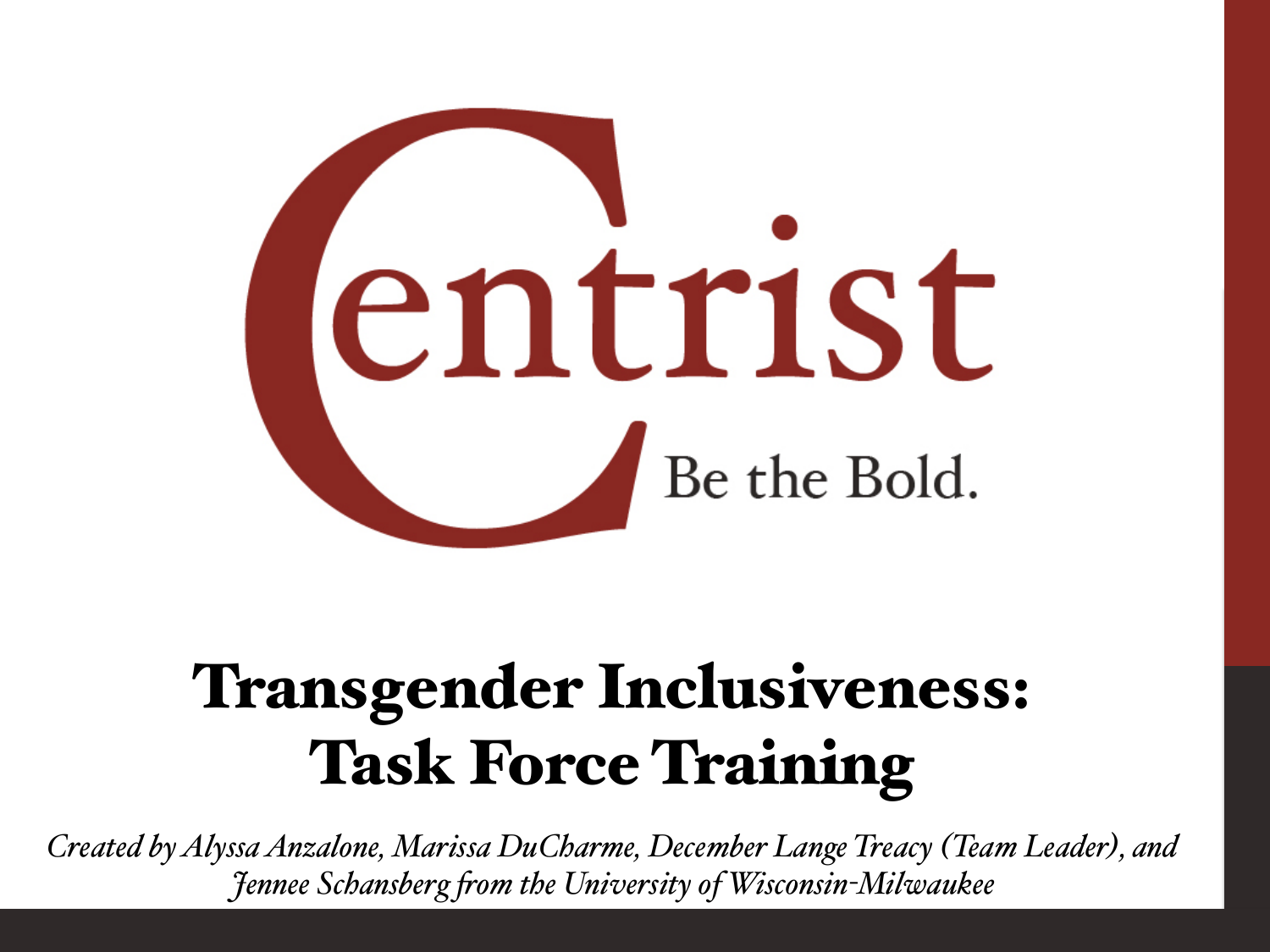

# Transgender Inclusiveness: Task Force Training

- Thank you for attending Part II of the 2-session Transgender Inclusiveness Taskforce training
	- One of new taskforces pioneered by our President
		- Other topics include religion and race relations on-campus
- Part I Overview: Trans 101
	- Definitions
	- Pronoun usage
	- Current issues
	- Discussion / Q&A
- Part II: Developing an action plan
	- What is Centrist doing well?
	- Current issues according to our students
		- Assessed using climate survey
	- Action plan
	- **Limitations**

AS A REMINDER: For the purposes of this training, we will be using "transgender" to refer to transgender, gender nonconforming, gender queer, non-binary, and any other chosen selfidentifiers from incommunity.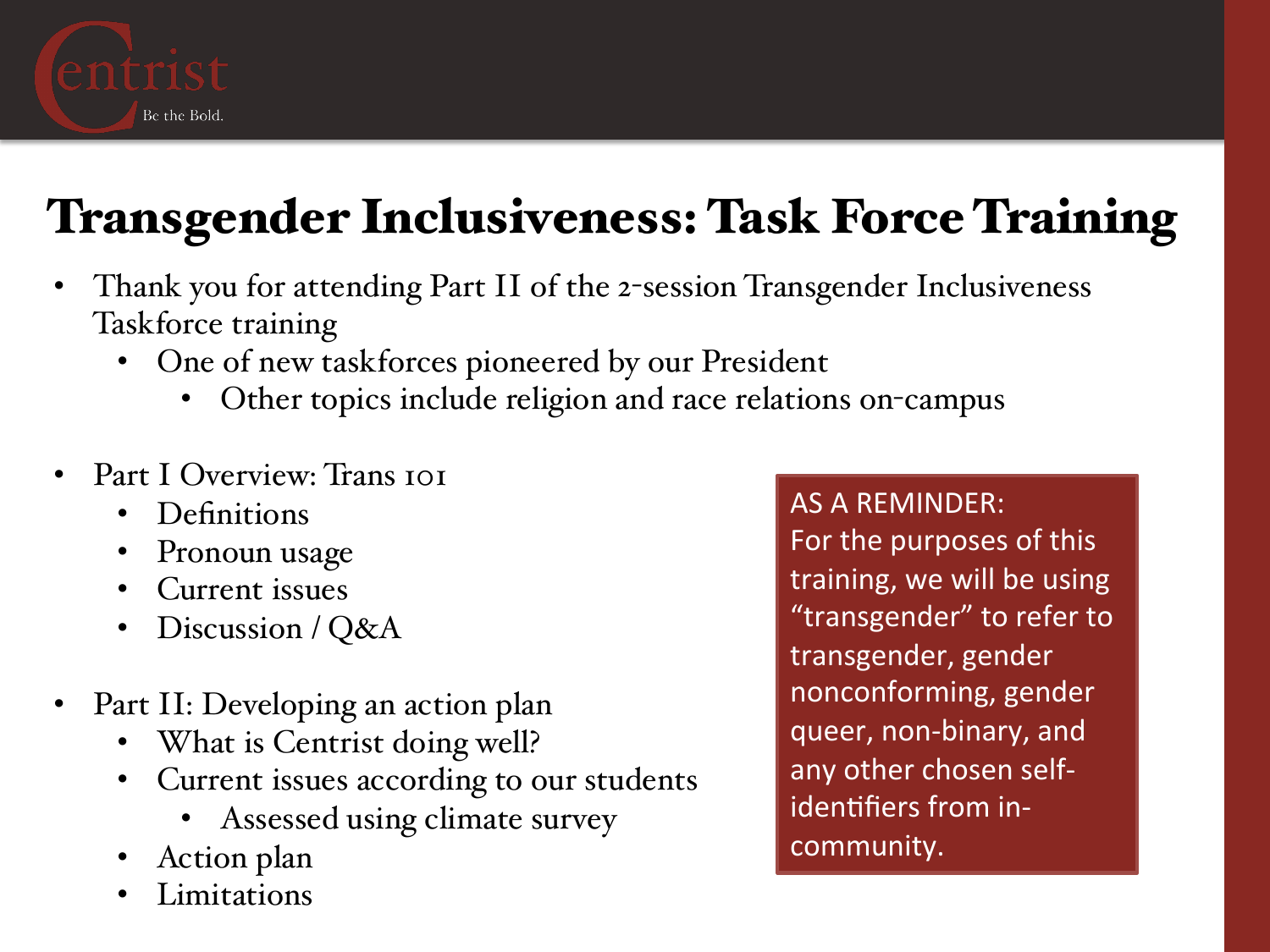

# Centrist University: Who We Are

- Regional Bachelor's Degree Granting Institution with Select Master's Degree Programs
- Mid-Sized Institution with a Student Population of 22,000 Undergraduates and 1,500 Graduate Students
- Student Demographics
	- Race: 74% White or Caucasian, 9% Black or African-American, 9% Asian-American, 5% Latinx, 2% International, 1% American Indian or Alaska Native
	- Gender: 50% Women, 47% Men, 3% Transgender and/or Gender Non-Conforming
	- Age:  $85\%$  Students > 25 years old,  $15\%$  Students < 25 years old
	- Residency Status: 89% State Resident, 11% Out of State Resident
	- On-Campus Living: 21% of Students Live On-Campus, 79% of Students Live Off-Campus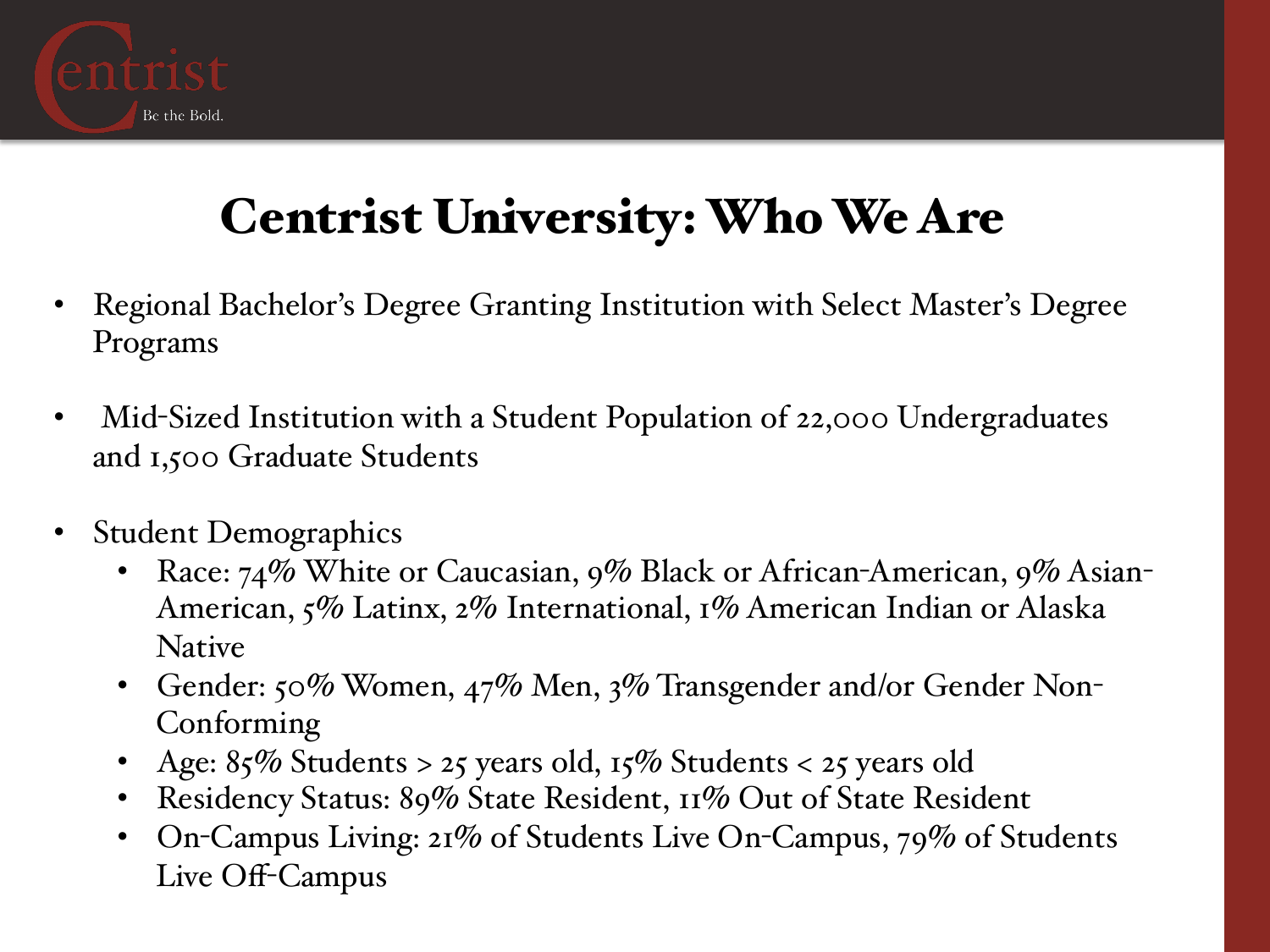

# Transgender Students On-Campus: Whose Responsibility Is It?

Within the Division of Student Services at Centrist University, we affirm the value that it is the responsibility of all students, staff, and faculty members to provide a safe environment for all transgender students including:

- The  $15\%$  of transgender students who experience harassment so severe they must leave K-12 or higher education settings. Of these students who must leave due to harassment…
	- 48% experience homelessness
	- 51% report having attempted suicide
	- Experience an HIV contraction rate eight times higher than the general population
- The 35% of transgender students who experience high rates of abuse by faculty, staff, and students on a college campus
- The 25% of transgender students who are actively denied access to housing and/ or gender-appropriate housing on-campus
- The 15% of transgender college students who must leave school due to financial barriers related to transition (Grant, et al., 2011)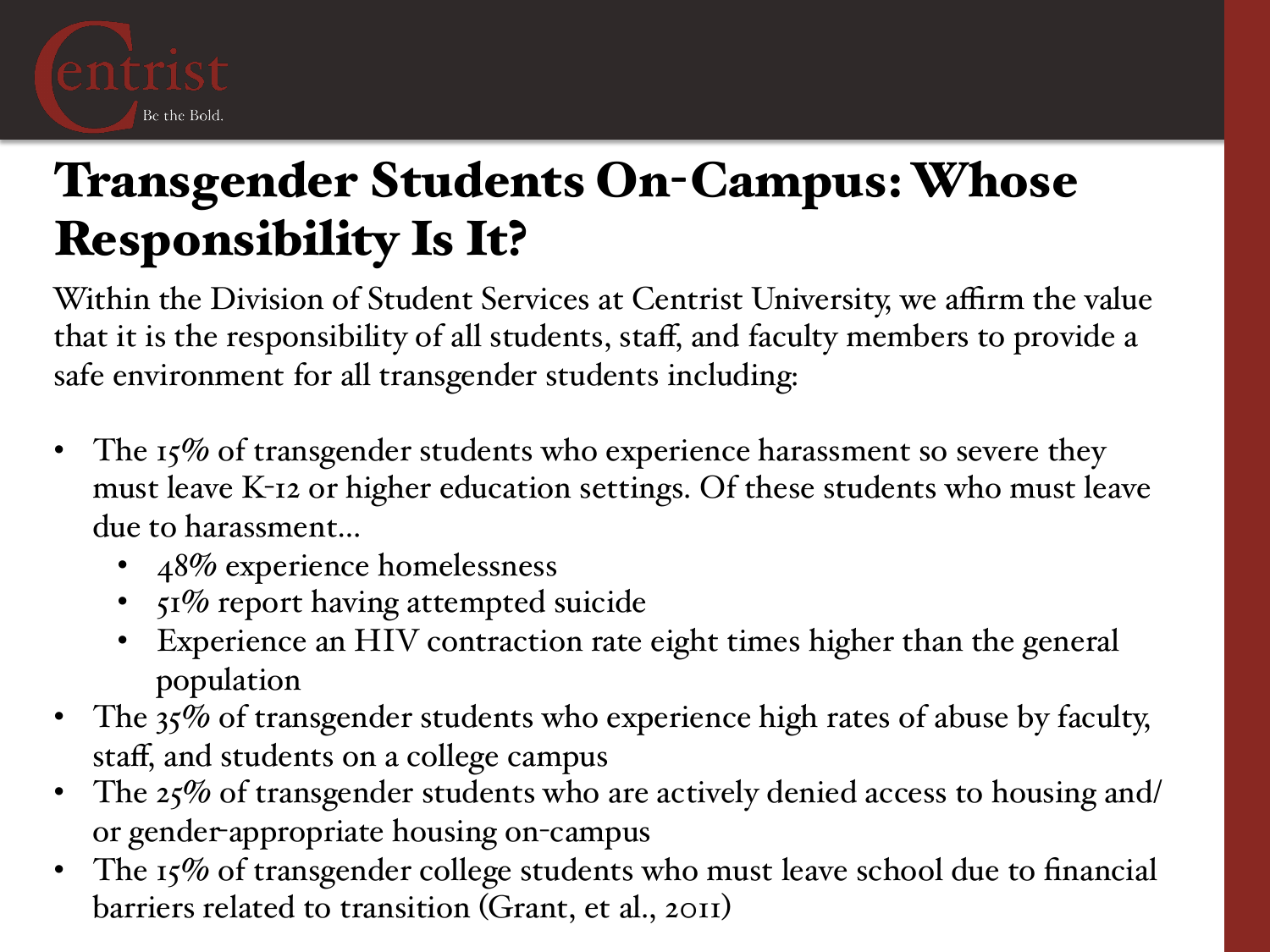

#### Where Are We and Where Do We Need To Go?

| <b>Focus Area</b>                               | <b>What CU is</b><br>Doing Well                                                                              | <b>What CU Needs</b><br>to Improve                                                                                              | <b>Proposed</b><br><b>Solution</b>                                                                                                                                          |
|-------------------------------------------------|--------------------------------------------------------------------------------------------------------------|---------------------------------------------------------------------------------------------------------------------------------|-----------------------------------------------------------------------------------------------------------------------------------------------------------------------------|
| Transgender Student<br>Support & Education      | We already have an<br>established LGBT<br><b>Resource Center</b>                                             | The LGBT Resource<br>Center is not very "T"<br>focused                                                                          | Create a Transgender<br><b>Student Advocate</b><br>position and an Ally<br>Training Program, LGBT<br>academic courses, and an<br><b>Equity and Diversity</b><br>certificate |
| Transgender Student<br>Health                   | We offer free mental and<br>physical health services to<br>enrolled students who<br>have paid segregated fee | The student health<br>offerings are not trans-<br>specific and<br>documentation forms do<br>not support self-<br>identification | Update forms and hire<br>health and mental health<br>staff with trans-specific<br>knowledge                                                                                 |
| Transgender Student<br>Visibility & Programming | The LGBT Resource<br>Center already has great<br>programming & student<br>groups                             | Events are not trans-<br>centric & we do not have<br>a trans-student support<br>group at all                                    | Develop trans focused<br>programming & student<br>support group                                                                                                             |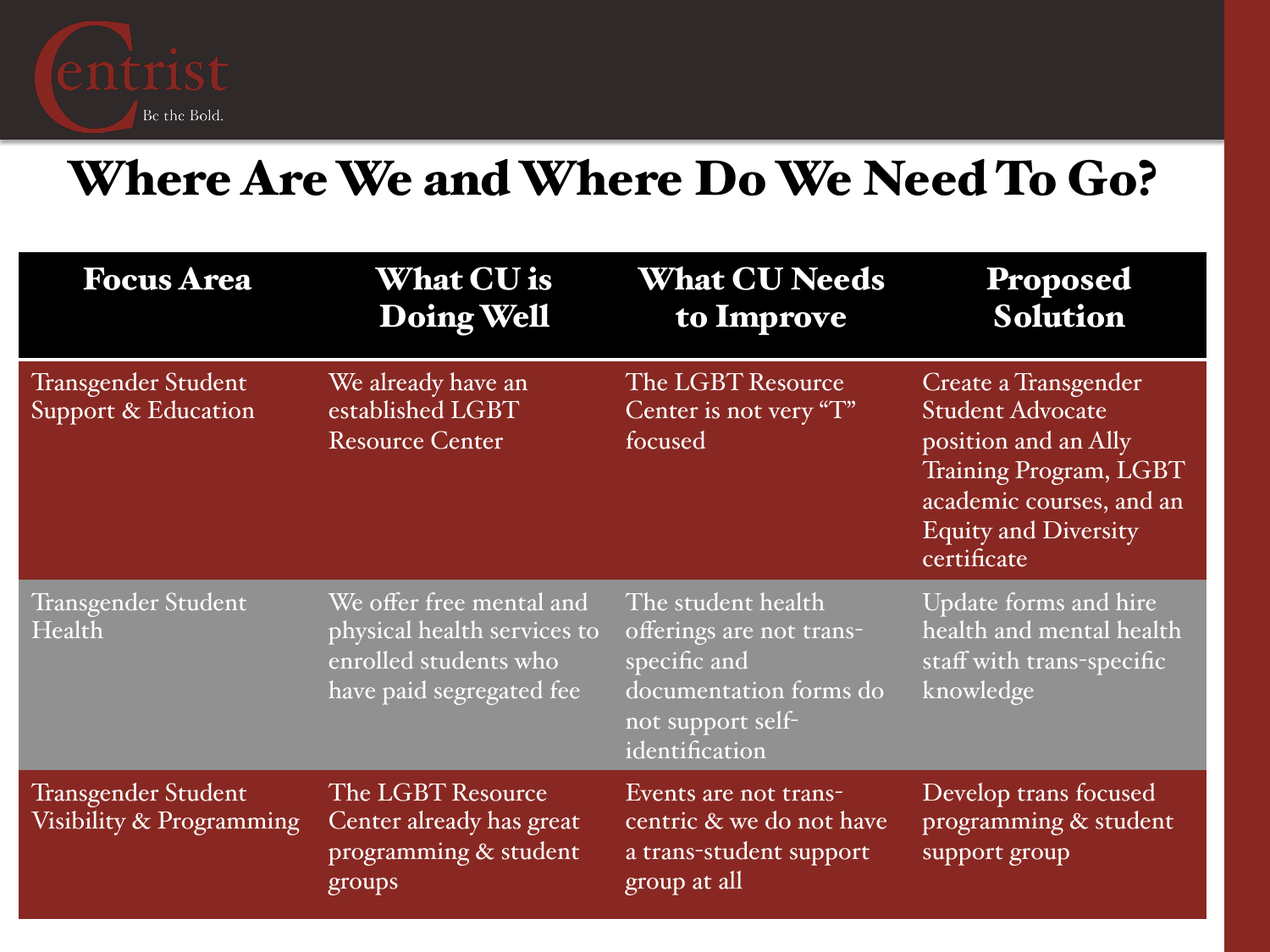

#### Building the "T": Trans Advocacy in the LGBT Resource Center

The current issue: *"The glbt group on campus does not attempt to cover transgender issues, but they ofen are spread too thin to cover everything. Ofen times trans issues go somewhat unnoticed (McKinney, 2005, p. 69)*

Our proposed solution: Create a Transgender Advocacy position within the LGBT Resource Center. Job responsibilities would include:

- Serving as a liaison between CU and transgender advocacy groups within the local community
- Addressing harassment, discrimination, and other bias incidents impacting transgender students on-campus
- Creating and advising a Transgender Students' Organization at CU
- Developing workshops to educate students, campus and greater community members on how to advocate for transgender rights
- Coordinating press releases for internal and external publications regarding transgender services and activities happening at CU
- Coordinate an activist network for referral of students to community partnerships for additional support (Lambda Legal, 2008)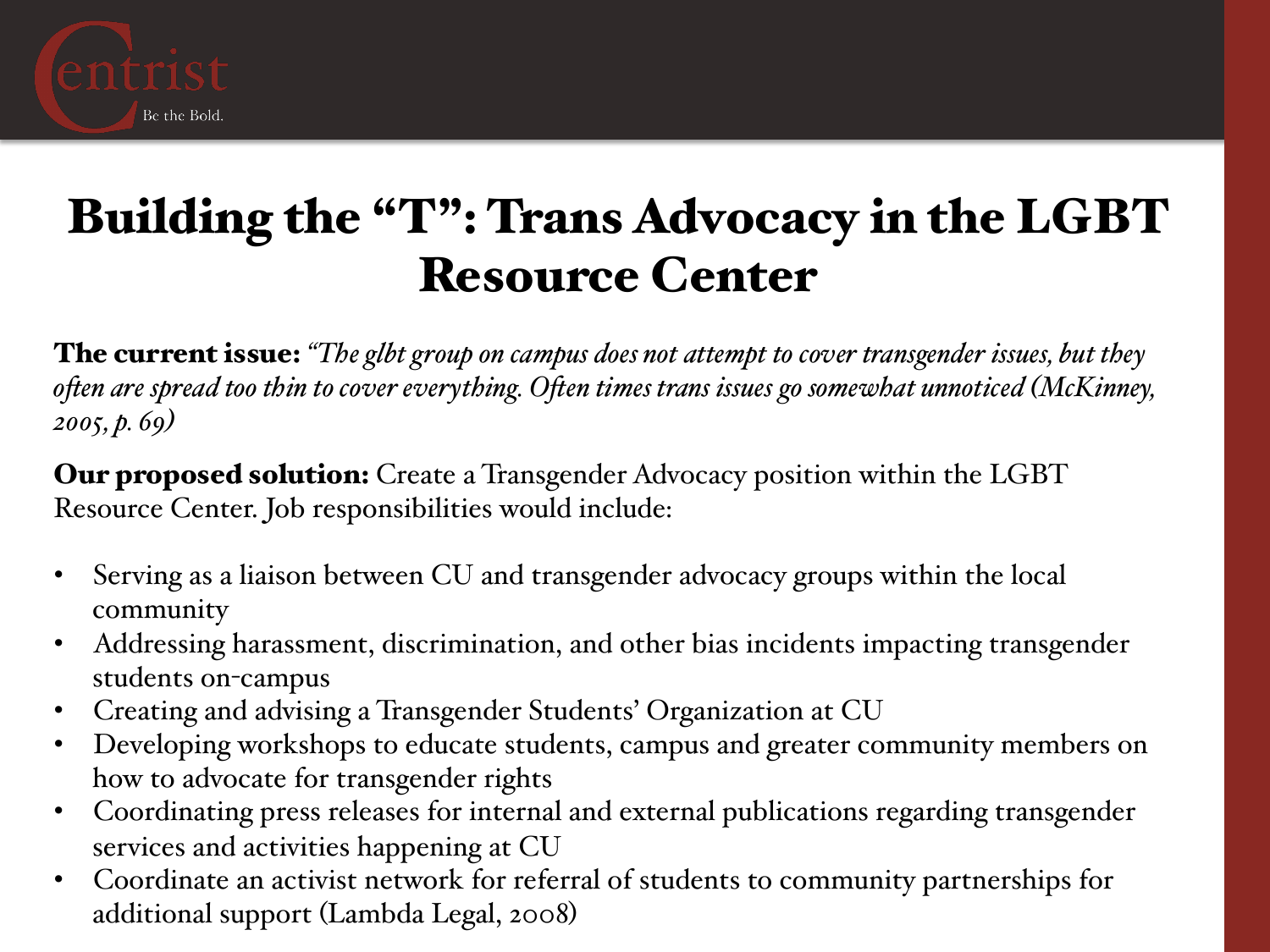

#### Model of Advocacy in Action

In the University of Michigan Spectrum Center, a full-time position for Campus and Community Engagement has been created. The person in this role has a demonstrated history of identity and advocacy. Areas of passion for the individual include the ways that identities interact in mental health, sexual assault, interpersonal powerbased violence, and many other experiences of marginalized populations (University of Michigan, n.d.).

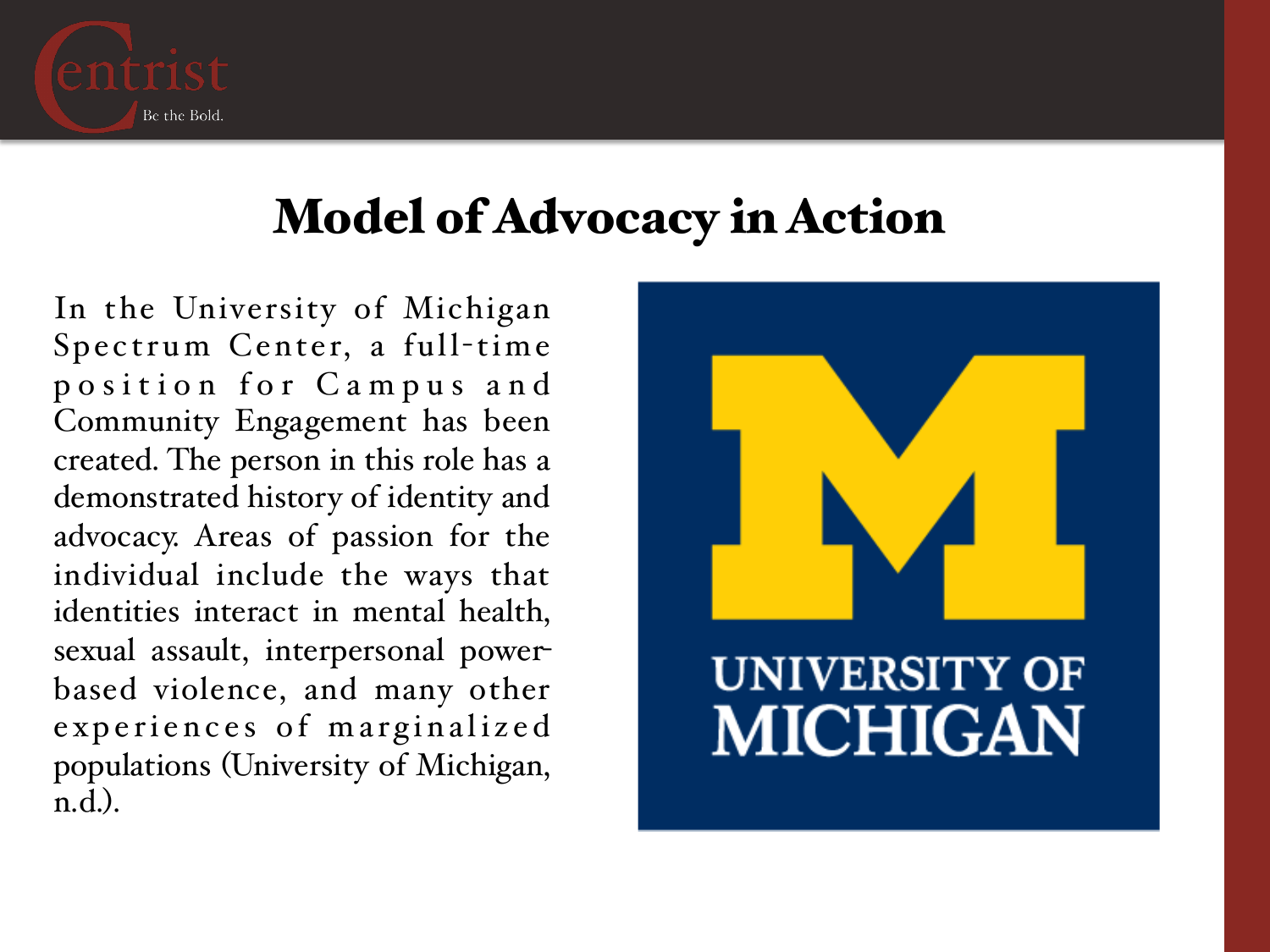

# Transgender Student Advocate Action Plan

- 1. Explore funding options to support an additional staff member within the LGBT Resource Center. Considerations may include
	- 1. Partnering with a local advocacy organization to create a dual appointment position that would serve both the center and the advocacy organization to share costs
	- 2. Research grants available for supporting transgender students on campus to fund the position, such as the ACPA Coalition for Lesbian, Gay, Bisexual, Transgender Awareness Practitioner Grant
	- 3. Collaborating inter-departmentally to provided additional support for functional areas (i.e. campus health, housing, etc.) and share the cost
- 2. Develop a position description based on best practices and student feedback regarding the role of the advocate
- 3. Create a search and screen committee to oversee the recruitment and hiring process
- 4. Fill the Transgender Student Advocate role for the 2016 2017 academic year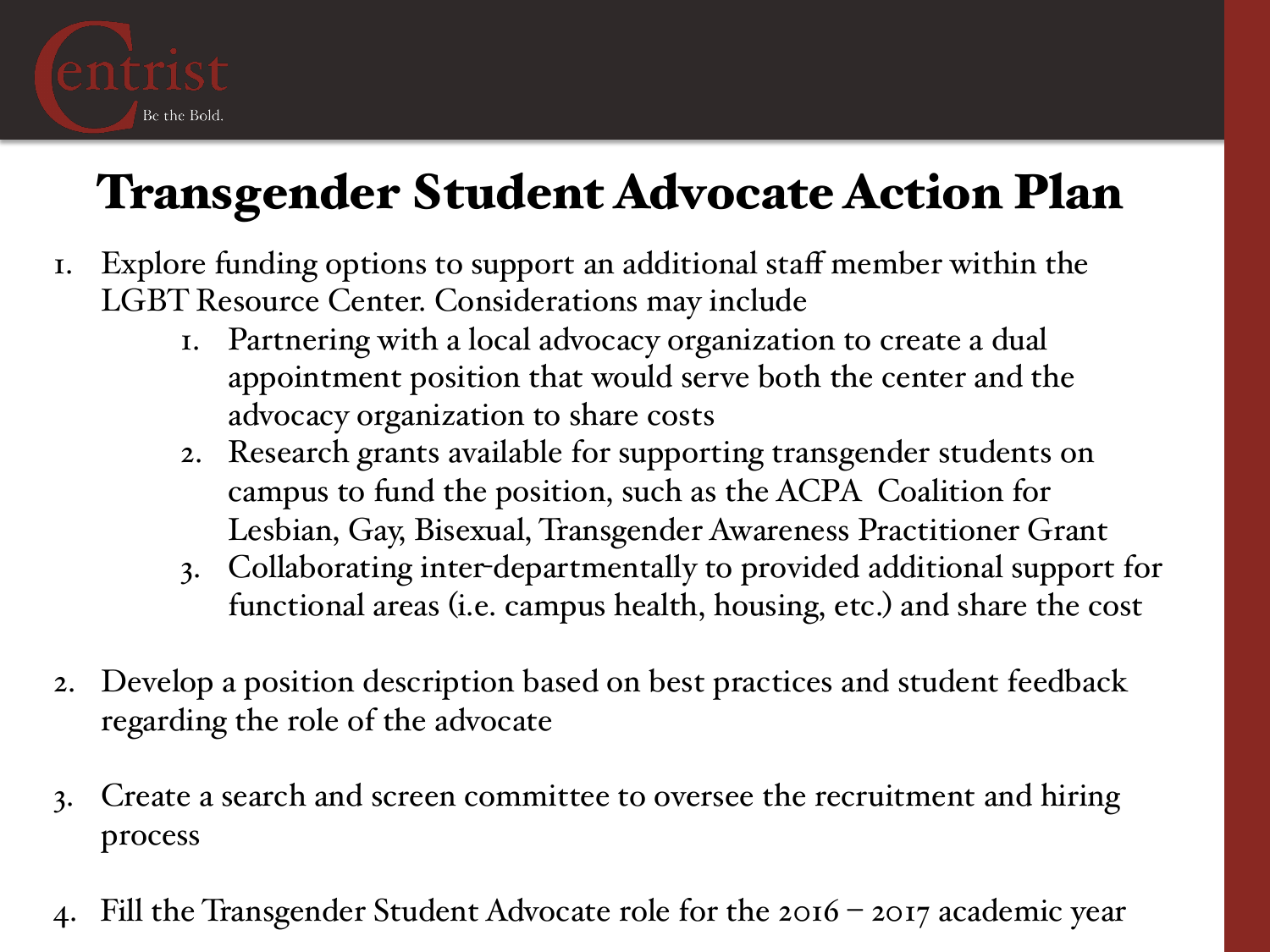

# Transgender Training

Current issue: "*Undergraduate students feel that faculty and staff are not educated about transgender issues" (McKinney, 2005, p. 67).*

**Our solution:** Develop a training series to introduce and educate faculty, staff, and students about the LGBT community. Create a certificate program available to faculty, staff, and students.

- Develop one of the five workshops to address trans issues
- Create trans workshops to be included within the certificate program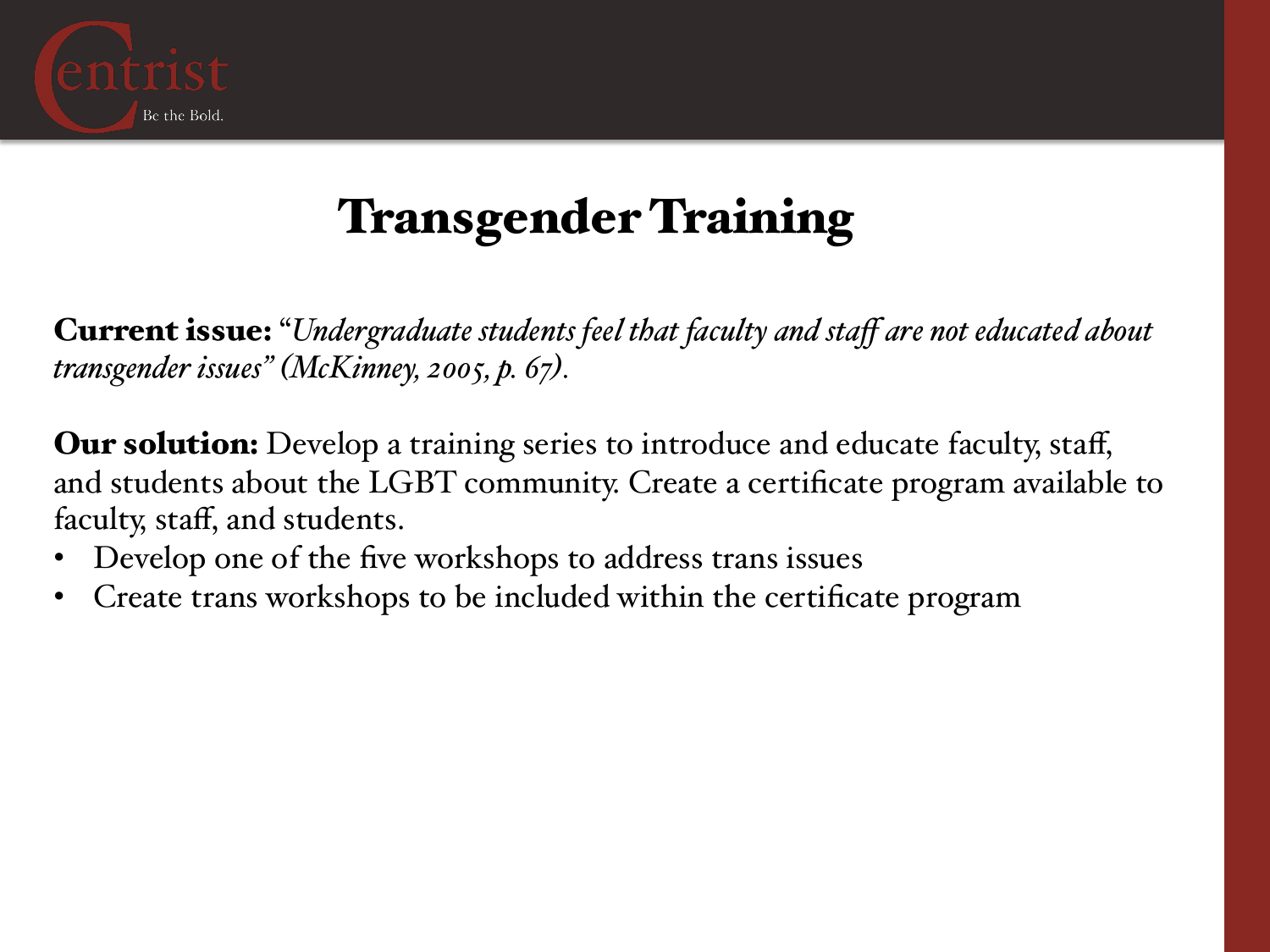

#### Model Program

The University of Minnesota offers five educational programs, including social construction of sex and gender, intersectionality, intersex, transgender, and bisexuality. Students, staff, and faculty are encouraged to attend. The sessions can be taken individually or at a day-long institute. An Equity and Diversity Certificate that consists of ten workshops, service hours, and circle dialogues. The university strives to incorporate LGTBQUI academic courses.

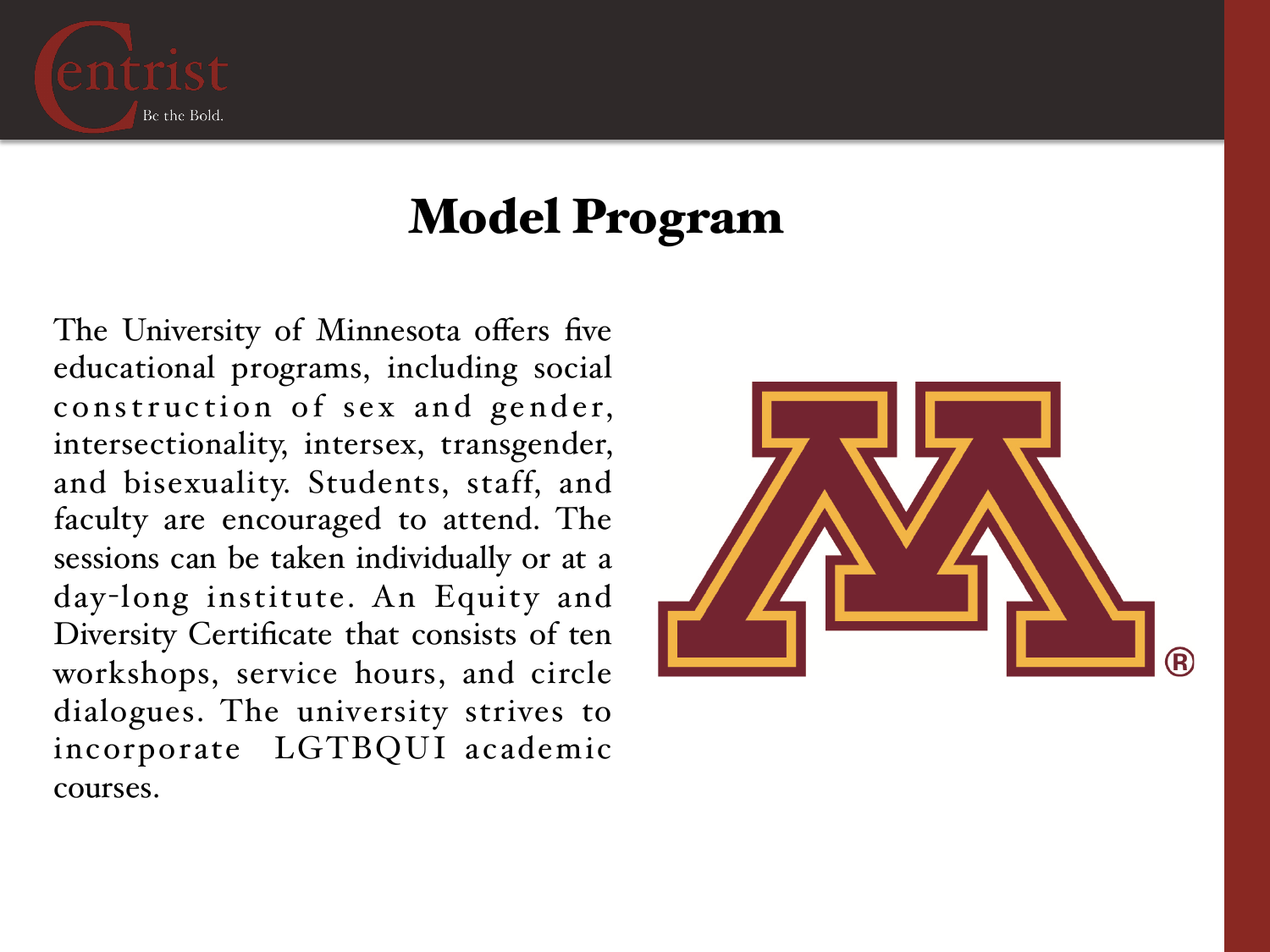

# Transgender Training Action Plan

- 1. Trans-gender training
	- 1. Newly hired trans advocate will work with LGBT resource center to develop trans training and LGBT workshops
	- 2. Require new employees to complete all 5 LGBT workshops within their 9 month probationary period
	- 3. Require student life department chairs to attend workshops
		- 1. Encourage chairs to have their departments attend workshops
		- 2. Encourage academic department chairs to attend
	- 4. Include transgender training in Freshmen Orientation and/or Freshmen Seminar course
	- 5. Encourage current students to attend all 5 workshops
		- Provide an incentive to attend
- 2. Funding
	- Seek out grant opportunities, local donations, and alumni donations in order to pay someone to develop workshops and buy necessary supplies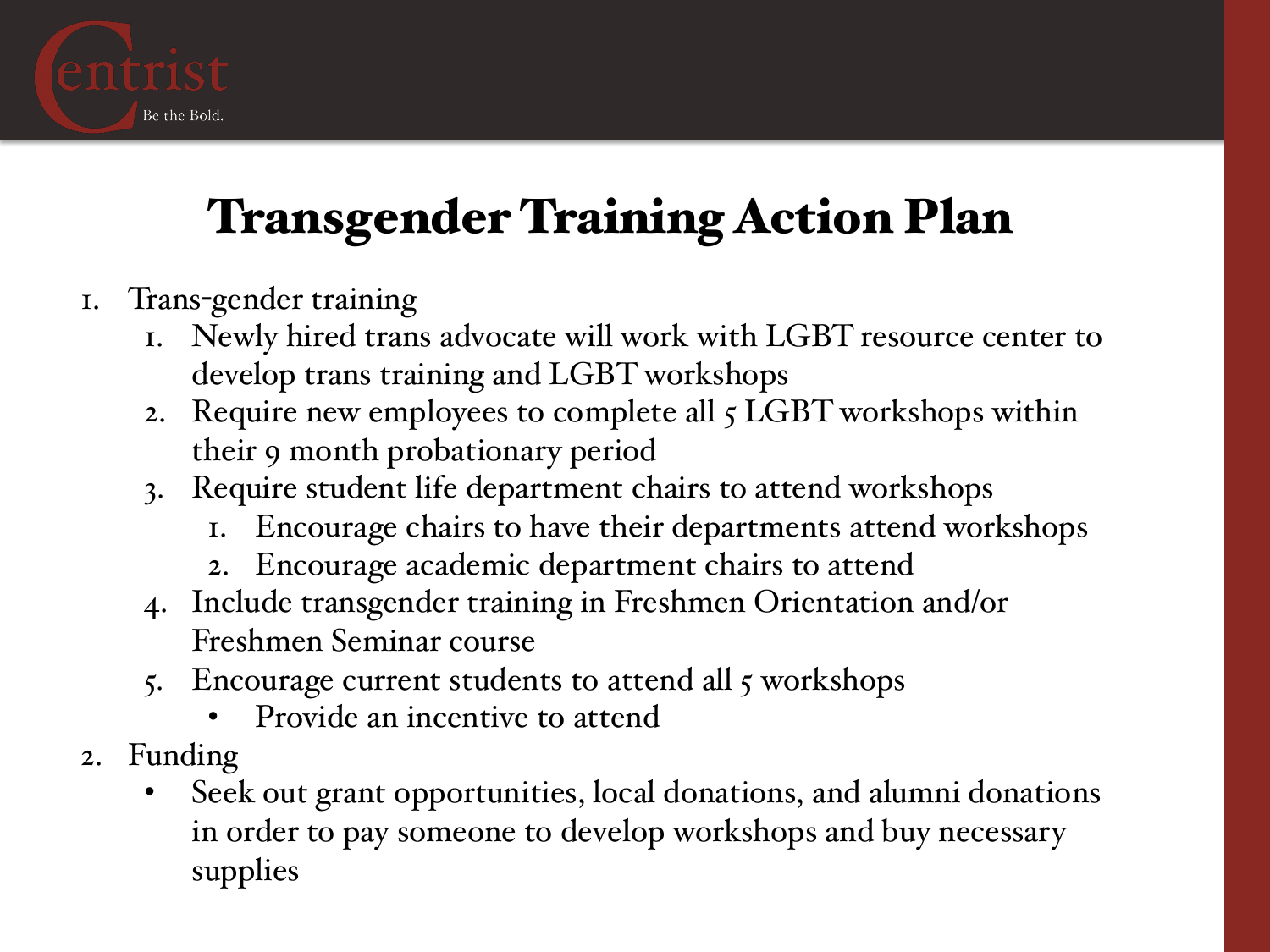

## Developing Transgender Specific Programming to Raise Awareness & Visibility On Campus

The current issue: *" There is a lack of programming on transgender issues." & "Students do not have enough opportunities to participate in transgender & trans-supportive campus groups." (McKinney, 2005)*

**Our proposed solution:** Develop more transgender focused programming and awareness events that more completely showcase the transgender experience. This will be done in consultation with students, faculty, staff and the local LGBT+ community. Possible programmatic ideas include:

- Queer Prom or Gender Bender Ball
- Brown Bag Lunch Series
- Transgender Day of Remembrance
- Trans Awareness Week
- Starting a transgender and ally support group- "T-Party"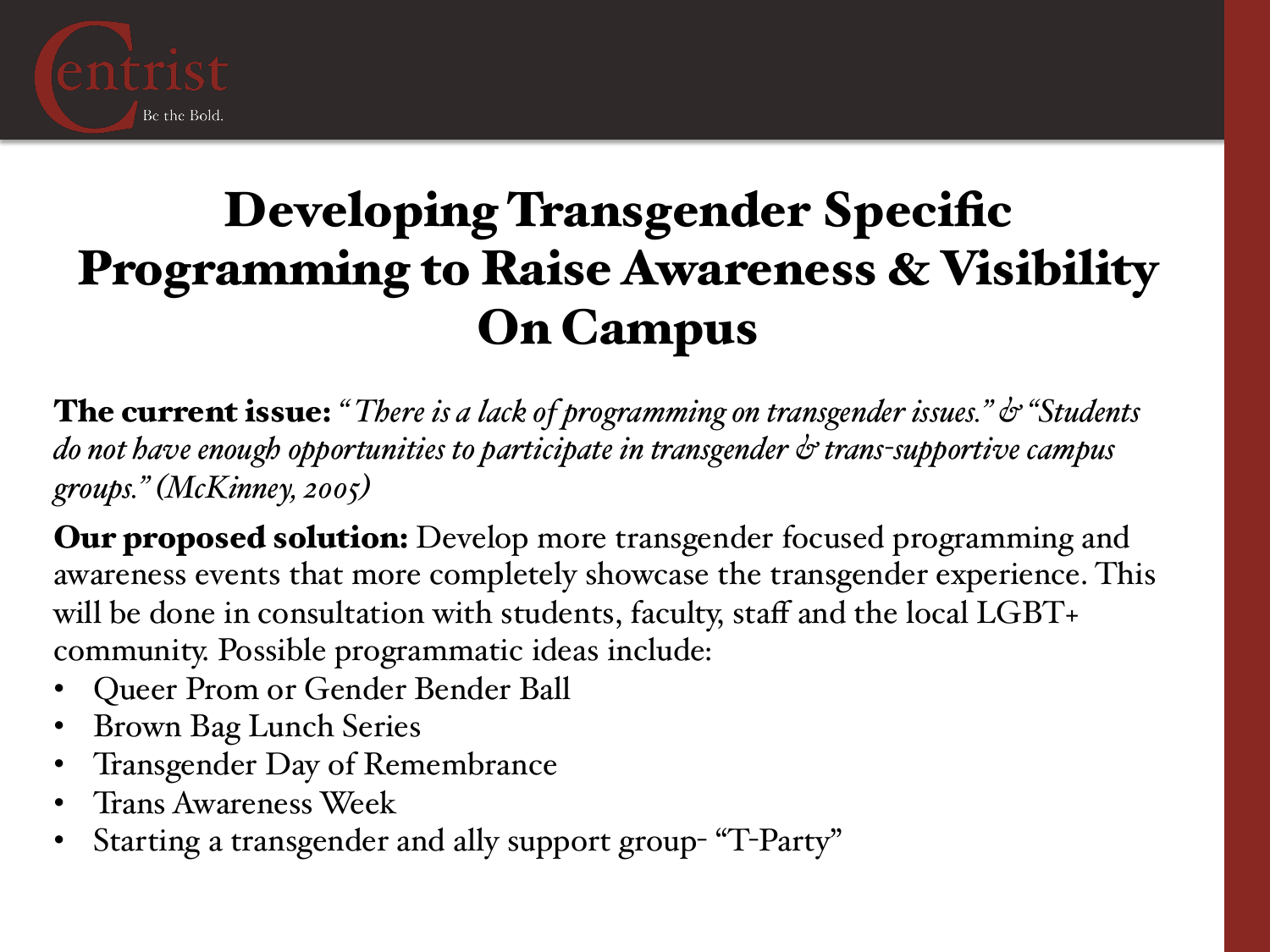

### Model of Programming in Action

New York University hosts their Quench discussion series, a "frequently occurring lunch time discussion that combines distinguished speakers and current events with amazing food" (New York University, n.d.). Topics\* have included Queer Mental Health, Racial Justice in LGBTQ Communities & Movements, Queer International Students, Masculinity Without Misogyny, Reproductive Justice for Trans & GNC People, and Sobiety & LGBTQ Communities.



\*Centrist College would focus on introducing additional transgender specific content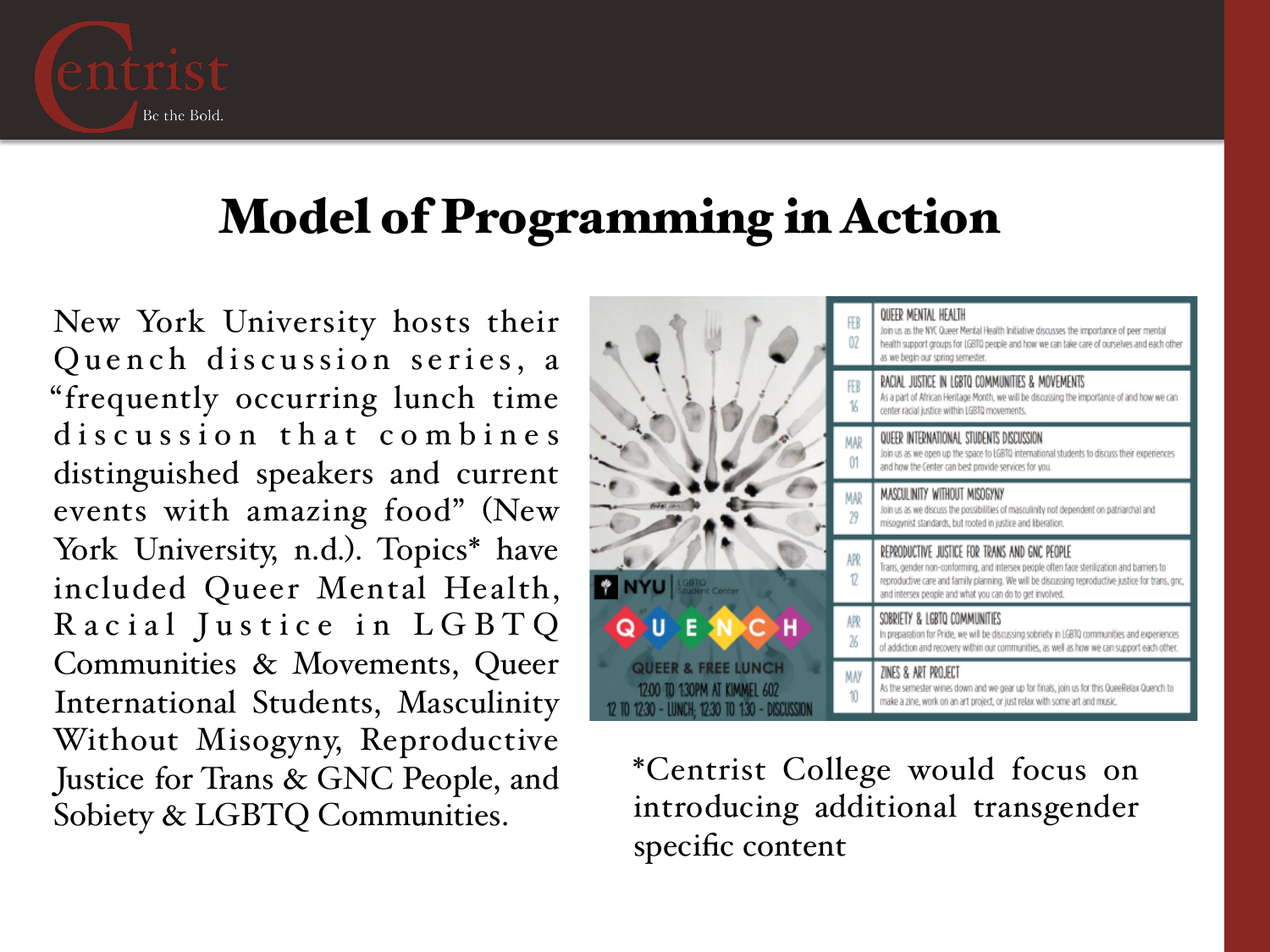

# Transgender Programming Action Plan

- 1. Explore funding options to support additional programming within the LGBT Resource Center. Considerations may include
	- 1. Partnering with a local advocacy organization to host events that would benefit both the center and the advocacy organization.
	- 2. Reach out to alumni or prominent leaders in the LGBT+ community to explore sponsorship potential.
	- 3. Research grants available for supporting transgender students on campus to fund the position, such as the ACPA Coalition for Lesbian, Gay, Bisexual, Transgender Awareness Practitioner Grant
	- 4. Collaborate with on campus partners who also develop programs to discuss partnership and cost sharing potential.
- 2. Develop a programmatic calendar based on best practices and student/ community feedback and needs by Fall 2016.
- 3. Have 25% of LGBT Resource Center programming be transgender focused or oriented by Fall 2017.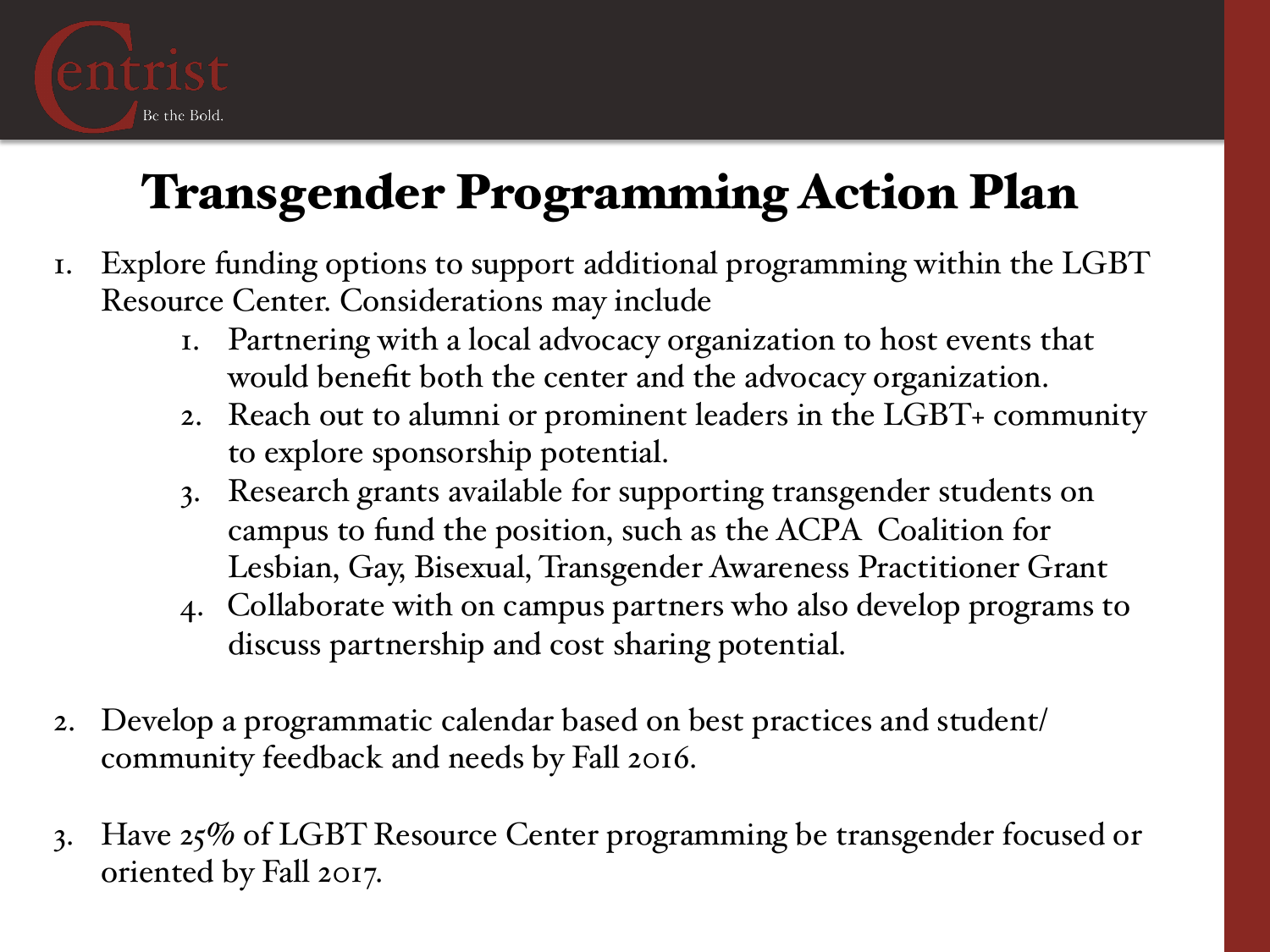

# Transgender Student Health Care

The current issue: *"Campuses throughout the country lack resources to address transgender/gender identity issues… Students with transgender issues are not receiving adequate counseling on their campuses" (McKinney, 2005, p. 69)*

**Our proposed solution:** Educate health care staff on trans-specific health care topics with at least one dedicated health care and one counseling professional trained in trans-student needs

- Dedicated patient advocate
- Visibility of community resources
- Health offerings
	- Hormones (available for free or through optional student insurance)
	- Gender-affirming surgeries (available through optional student insurance)
	- Regularly occurring trans-specific health clinic
- Provide the necessary therapy to students who are transitioning (even if under the optional student insurance)
- Provide documentation for transitioning students to access hormones
- Facilitate support groups for trans and gender-nonconforming students (Consortium of Higher Education LGBT Resource Professionals, 2014)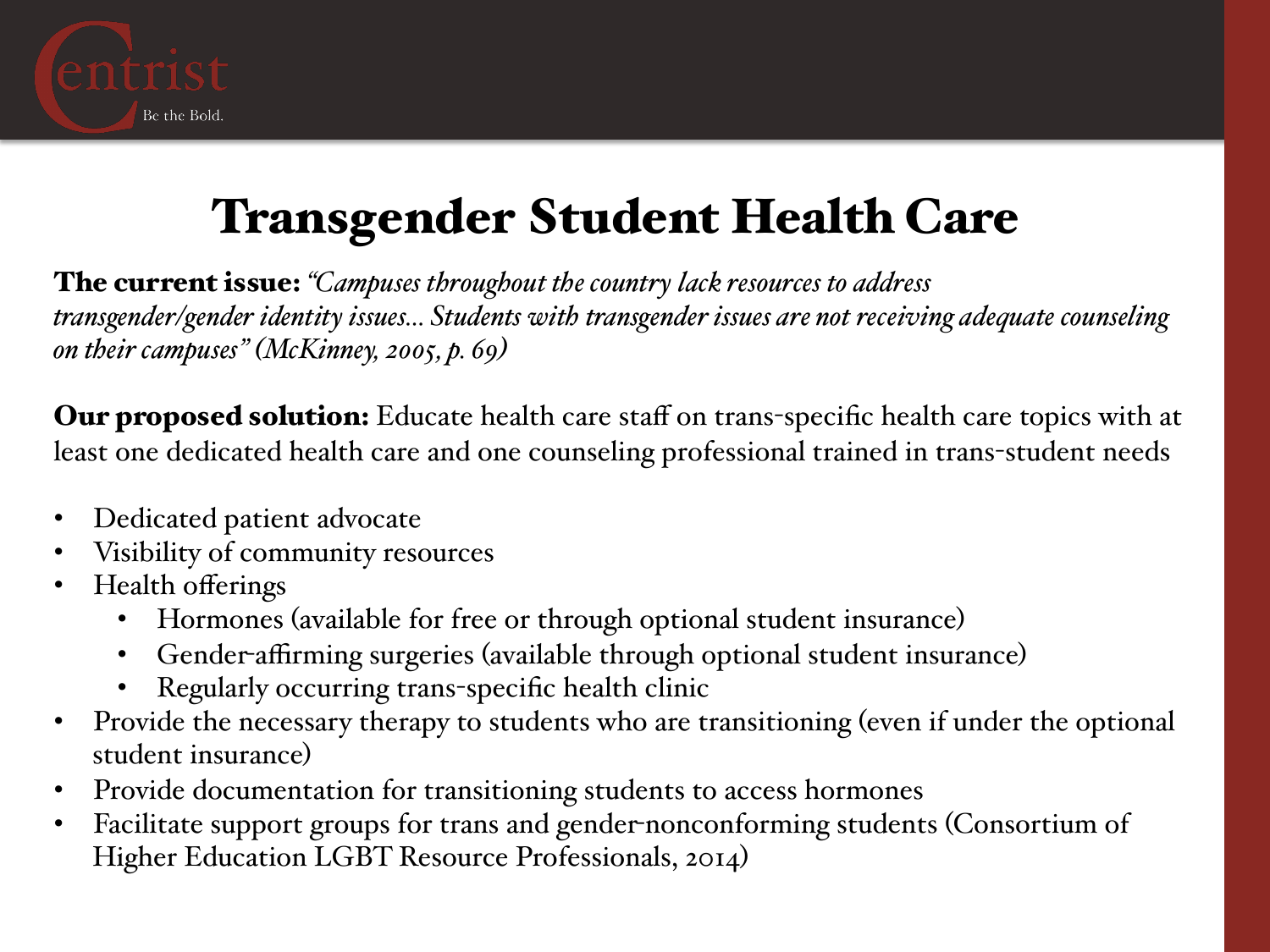

### Model Program

**ITHACA COLLEGE** 

#### Ithaca College Voice and Communication Modification Program

• "One of the only programs like it in the country, the Voice and Communication Modification Program focuses on developing voice, articulation, non-verbal communication, language, voice-related quality of life, and self-perception. It's open to both male to female and female to male transgender people. The program is free to students, faculty, staff, and family of staff or faculty." (Ithaca College, n.d.)

#### New York University Student Health Center

**NEW YORK UNIVERSITY** 

- Dedicated Gender & Sexuality team this interdisciplinary group of providers from the Student Health Center seeks to provide and improve both health and mental health services for transgender and gender nonconforming students
- Student Health Center can prescribe and monitor hormone therapy
- Services that are typically gendered can be provided in a different department to promote student comfort
- Transgender Health and Wellness brochure includes community resources (New York University, n.d.)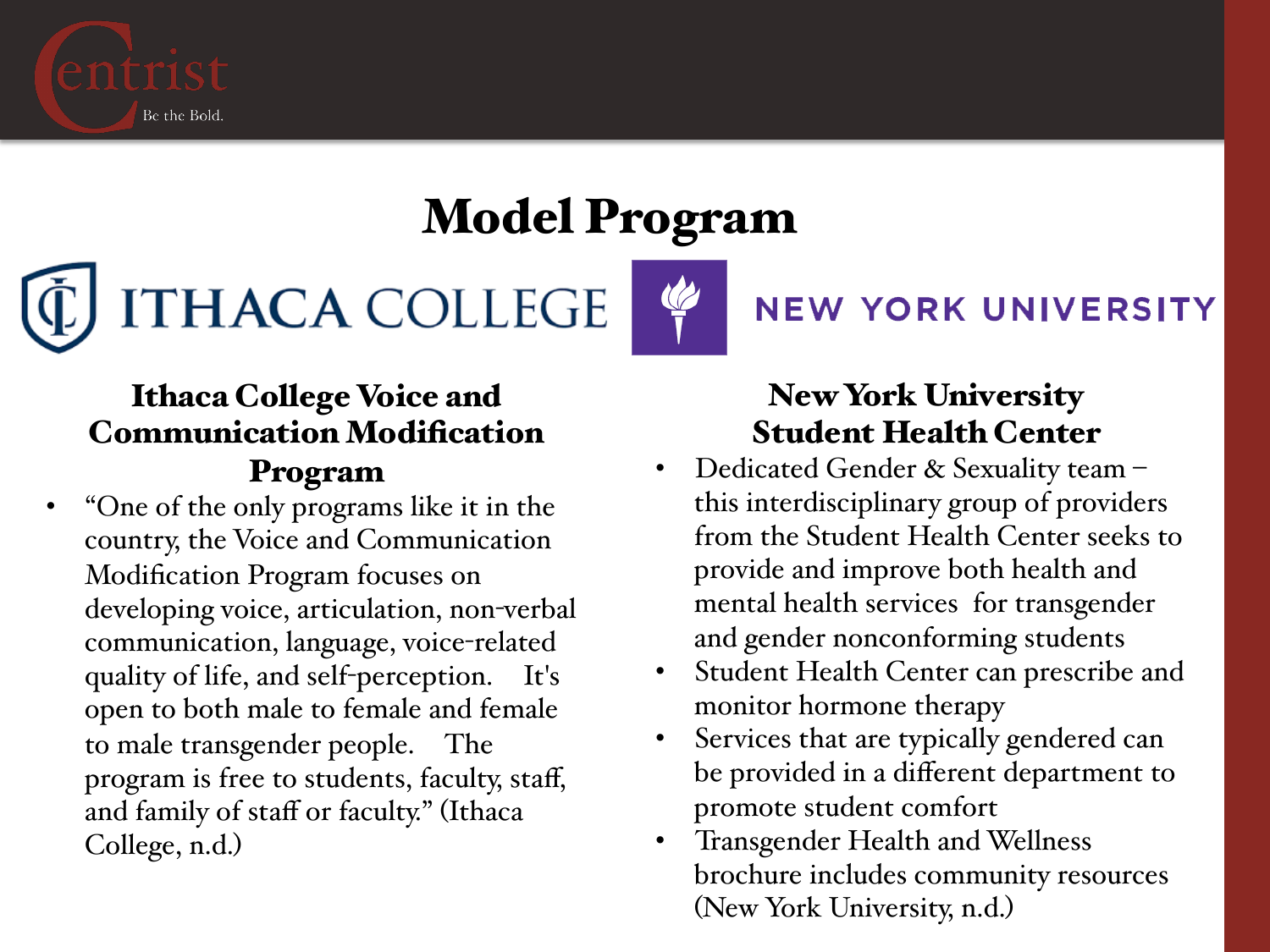

# Health Services Action Plan

- 1. Require all new and existing health care professionals and staff to attend the mandatory ally training once developed and repeat every three years up to date
- 2. By the start of the 2016 2017 academic year, hire two trans-specific health service providers
	- 1. Create a search and screen committee to oversee the recruitment and hiring process
	- 2. Hire one health care professional with trans-specific knowledge and one counseling professional with trans-specific for the  $2016 - 2017$  academic year
- 3. Documentation Procedures
	- 1. Rewrite the patient intake form to enable students to self-identify
	- 2. Train health care providers how to write prescriptions to indicate student's preferred name for prescription/treatment pick-up
- 4. Increase the visibility of campus and community trans-specific services on the Health Center website and through paper promotional materials
- 5. Collaborate with Centrist speech pathology department to create proposal for Voice and Communication Modification Program
	- 1. Reach out to Ithaca College to discuss strategic plan
	- 2. Present proposal to the Task Force in 3-6 months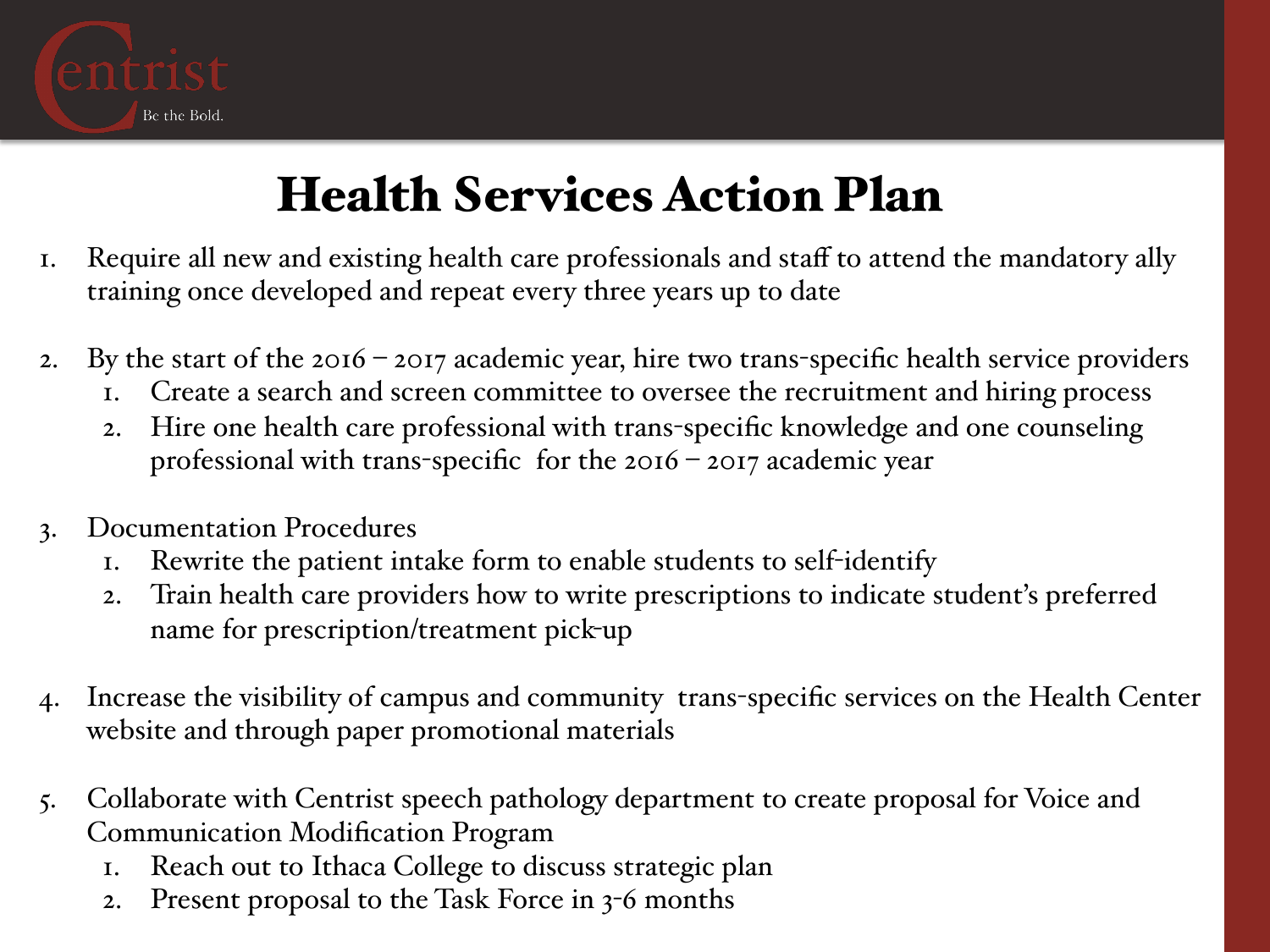

# Integrated Action Plan: Moving Forward

- 1. Schedule monthly taskforce meetings
- 2. Elect co-chairs and financial specialist
- 3. Develop 4 sub-committees:
	- Advocacy
	- Training
	- Programming and Visibility
	- Healthcare initiative
- 4. Sub-committees schedule monthly meetings
- 5. Begin working on sub-committee action plans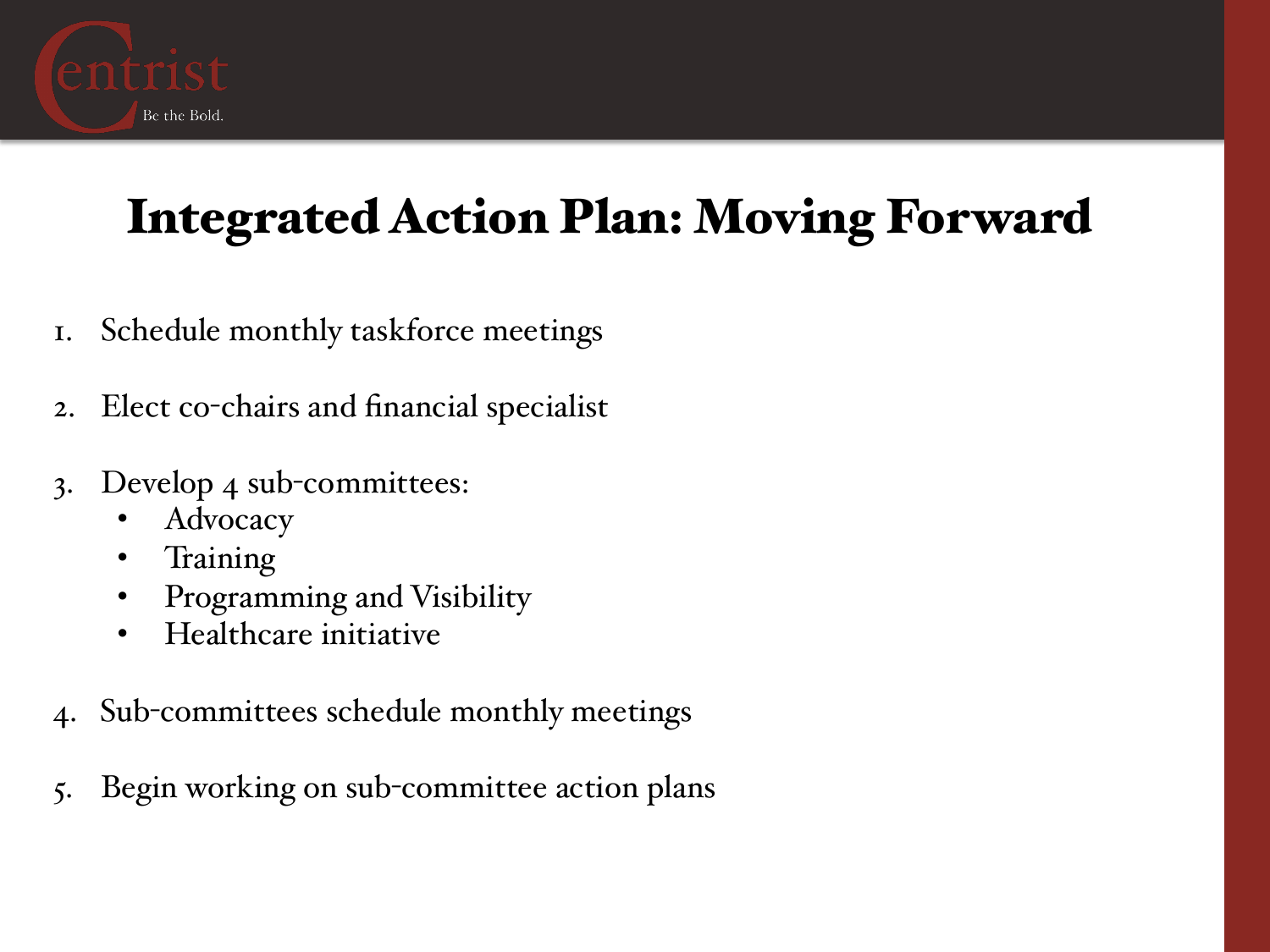

#### Limitations

*We wil be making recommendations to the President regarding the folowing initiatives that fal beyond the functionality of the Division of Student Services.* 

| <b>Initiative</b>                                                                         | <b>Department</b>                     |
|-------------------------------------------------------------------------------------------|---------------------------------------|
| Gender neutral bathrooms                                                                  | <b>Facilities and Campus Planning</b> |
| Gender inclusive locker rooms                                                             | <b>Recreational Sports</b>            |
| Changing policies regarding trans-students'<br>participation in Intramural Sports         | <b>Recreational Sports</b>            |
| Changing policies regarding trans-students'<br>participation in Intercollegiate athletics | University Athletics & Policies       |
| Gender inclusive housing                                                                  | Residence Life & Auxiliary Services   |
| Introduce LGBT courses to the course offerings                                            | <b>Academic Affairs</b>               |
| Require faculty to attend trans workshop                                                  | <b>Academic Affairs</b>               |